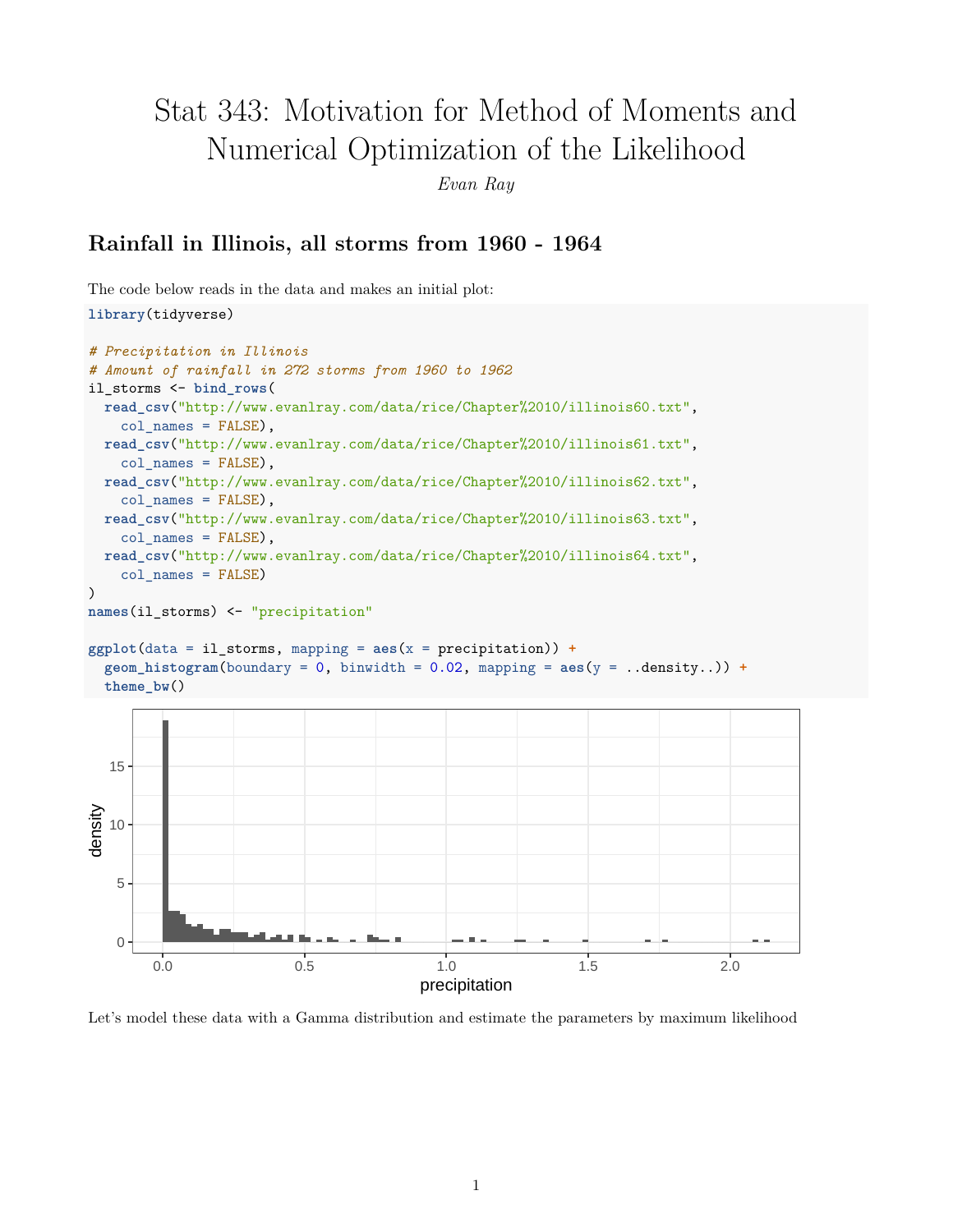### $Gamma(\alpha, \lambda)$  Distribution (copied from the "Common Distributions" handout)

A non-negative real number. Be careful – there are multiple other parameterizations used in other sources.

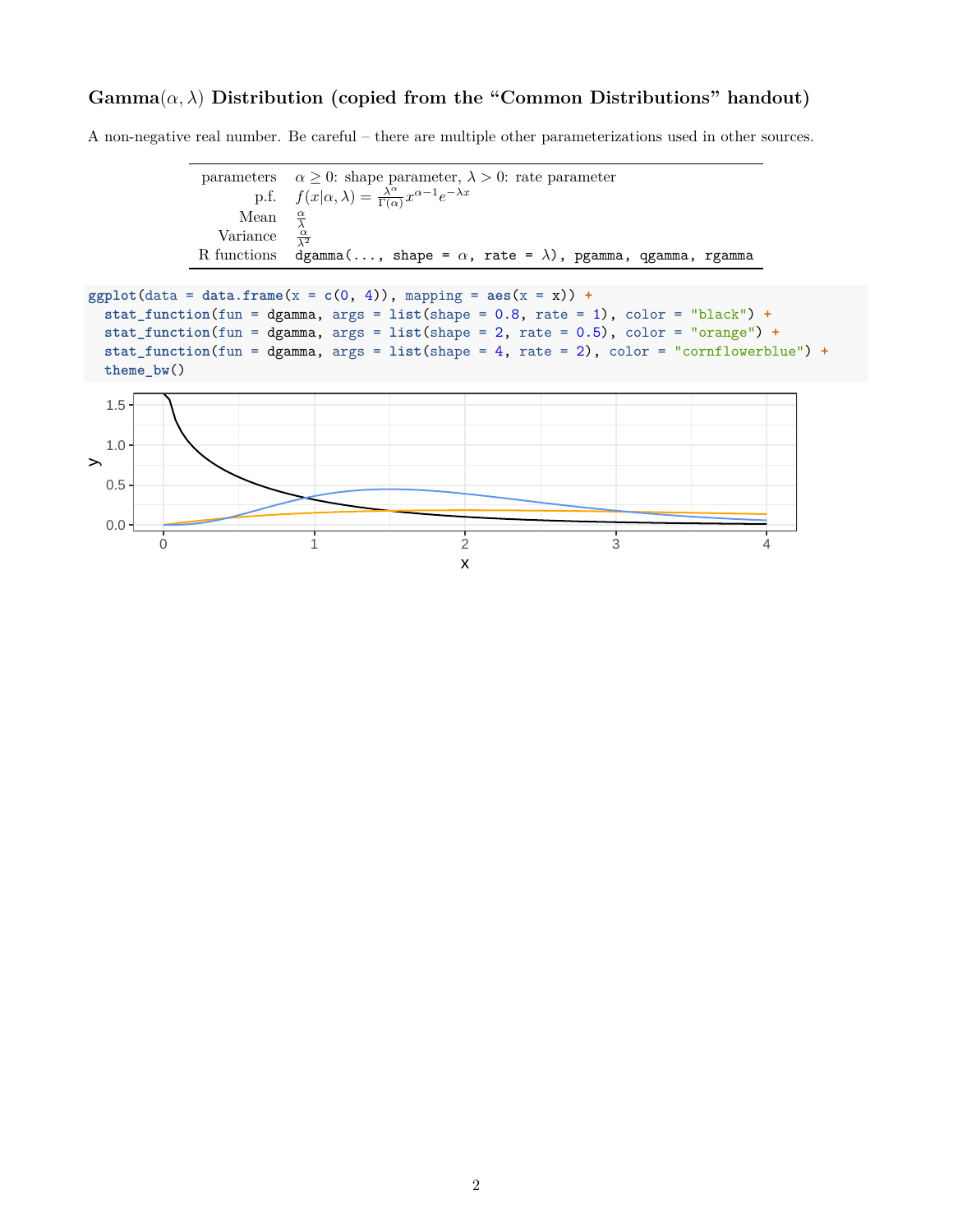#### **Preview**

For our data set:

- The method of moments estimates are  $\hat{\alpha}^{MoM} = 0.3779$  and  $\hat{\beta}^{MoM} = 1.6840$
- The maximum likelihood estimates are about  $\hat{\alpha}^{MLE} = 0.4408$  and  $\hat{\beta}^{MLE} = 1.9644$

```
ggplot(data = il_storms, mapping = aes(x = precipitation)) +
  geom\_histogram(boundary = 0, binwidth = 0.02, mapping = <math>aes(y = ..density..)) +\text{stat_function}(\text{fun} = \text{dgamma}, \text{args} = \text{list}(\text{shape} = 0.3779, \text{rate} = 1.6840), \text{color} = \text{"conflowerblue", \text{size} = \text{if}(\text{start} = 0.6640)stat_function(fun = dgamma, args = list(shape = 0.4408, rate = 1.9644), color = "orange", linetype = 2,theme_bw()
```